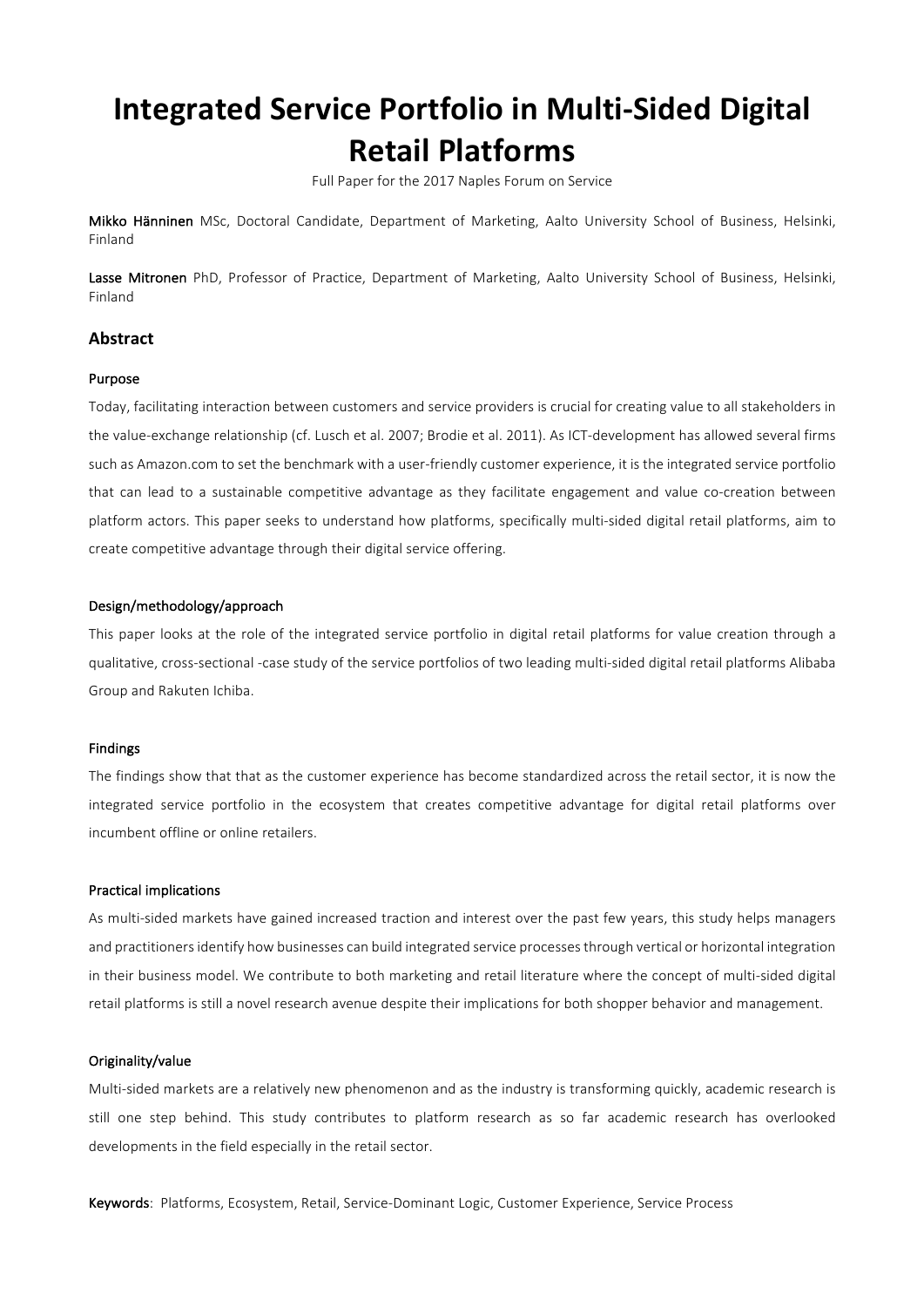*"We see our customers as invited guests to a party, and we are the hosts. It's our job every day to make every important aspect of the customer experience a little bit better."* 

– Jeff Bezos, Amazon CEO, Bloomberg Businessweek 8/2004

# **1. Introduction**

As the amount of internet users has grown from a mere 36 million in 1996 to around 3.7 billion worldwide in 2016 (Internet World Stats), retailers around the world have been trying to keep-up with this new channel for commerce and the ever-changing customer preferences. Many traditional brick-and-mortar retailers are still trying to catch-up to the standards created by early online retailers such as Amazon.com or eBay who have set the global benchmark for online customer experience through a user-friendly front-end with a personalized, highly responsive customer experience also in the online domain. However, the recent growth of multi-sided digital retail platforms (cf. Han et al. 2016; McIntyre & Srinivasan 2017) such as Alibaba Group in China and Rakuten Ichiba in Japan challenges this notion of focus on only the user interface, as their business model is built through an integrated service offering on their digital platform rather than purely on user experience with the goal of a platform ecosystem to facilitate interaction between customers and service providers to co-create value and facilitate customer lock-in across the digital service platform (e.g. Lusch et al. 2007; Brodie et al. 2011; Kijima & Arai 2015). Thus, while many retailers are still trying to copy Amazon.com's approach, the next wave of online retailers, multi-sided digital retail platforms, are aiming to take on a larger sphere of digital services also outside of their core retail business. This takes digital platforms further away from the traditional notion of customer experience that is centered primarily on the front-end of the platform.

Previous research on platform ecosystems have so far focused on external innovation platforms such as the Apple iPod (cf. Eisenmann et al. 2006; Tiwana et al. 2014) rather than digital ecosystems, where the platform intermediates a service portfolio around a digital retail platform (Hagiu & Wright 2013). Our study fills this gap in prior research by identifying such service portfolios in digital multi-sided retail platforms. In these platforms, the service offering is also important as the platform owner must create some value added for the endcustomer so that the customer will not buy directly from the platform's service provider or from a competitive channel for example if the service providers multi-home (Choi 2010). Thus, we aim to understand how service is orchestrated between the platform owner and the end-customer rather than between the platform owner and the complementors which most research has so far focused on.

In this paper, we focus on the integrated, digital service portfolios of digital retail platforms to raise awareness amongst both practitioners and academics about how to create competitive advantage when the customer experience and customer interface has become standardized across the digital service sector. Our research question is "What is the role of the ecosystem in the business model and service portfolio of multi-sided digital *retail platforms?"*. More specifically, we conduct an empirical comparison on the ecosystems of two global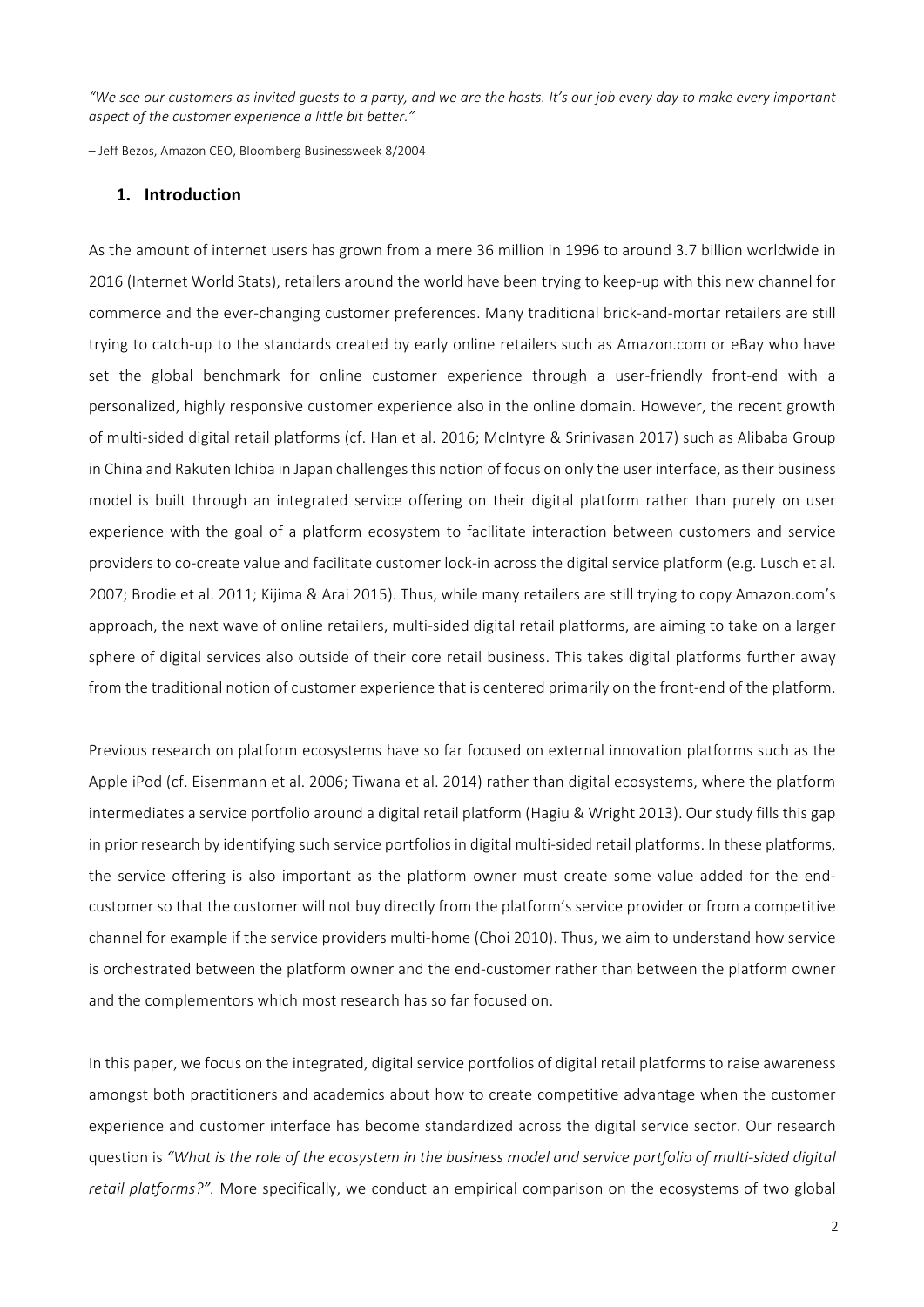multi-sided digital retail platform companies Alibaba Group and Rakuten Ichiba. The purpose of this paper is thus to show through an empirical analysis of two digital retail platforms, how retailers can use an integrated service portfolio to create competitive advantage and how this is triggered to co-create value with endcustomers and ultimately facilitate customer-lock in. We contribute to both service and retail literature by studying customer experience in a multi-sided digital retail platform context and fill a gap in empirical and theoretical research by focusing on these types of digital retail business models.

The paper is structured as follows. We review literature on platforms including value co-creation and customer experience in digital services. Then we show through a case study on the Alibaba Group and Rakuten Ichiba ecosystem the additional service dimensions that are possible in digitalized service platforms that add to the retail customer experience. Finally, we provide conclusions and theoretical as well as managerial contributions based on our qualitative case study.

### **2. Literature Review**

The advent of digital service platforms and new technologies in the past decade has changed the logics of exchange across a wide range of industries (Davies et al. 2005; Han et al. 2016). Through network effects with users attracting more complementors onto the platform and vice versa (cf. Haucap & Heimeshoff 2014), these platforms aim to become as large and global as possible with the value of a platform measured in the size of its user base. Service platforms are theoretically interesting because they enable the interaction between two or more platform participants (Hagiu & Wright 2015) by providing a structure for direct and indirect exchange (Lusch & Nambisan 2015). In this new service environment, customer networks actively interact with suppliers' networks as retail has shifted from a single supplier and single customer perspective to a multi-sided logic (Pinho et al. 2014). The interaction between multiple sides of a service platform facilitates the co-creation of value amongst platform participants, through the dynamic and purposive inter or intra-dependent networks it intermediates (Adner & Kapoor 2009; Thomas et al. 2014; Kijima & Arai 2015). In these types of service platforms value is created between the interactions and sharing of access to configure resources for mutual value creation between service providers and end-customers (cf. Demirkan et al. 2011).

For retailers, the use of these kind of service platforms generates new types of competitive advantage (cf. Rintamäki & Mitronen 2015). While previously retailing was dominated by efficient, hierarchical organizations (Mitronen & Möller 2003), now pure multi-sided digital retail platforms compete with a vast digital ecosystem that creates new types of customer experience to facilitate customer lock-in (Hagiu & Wright 2013). Thus, what differentiates companies such as Alibaba Group and Rakuten Ichiba from traditional retailers like Walmart, is that their business model is built around a digital ecosystem that includes several different business areas, also outside of their core business area of retail.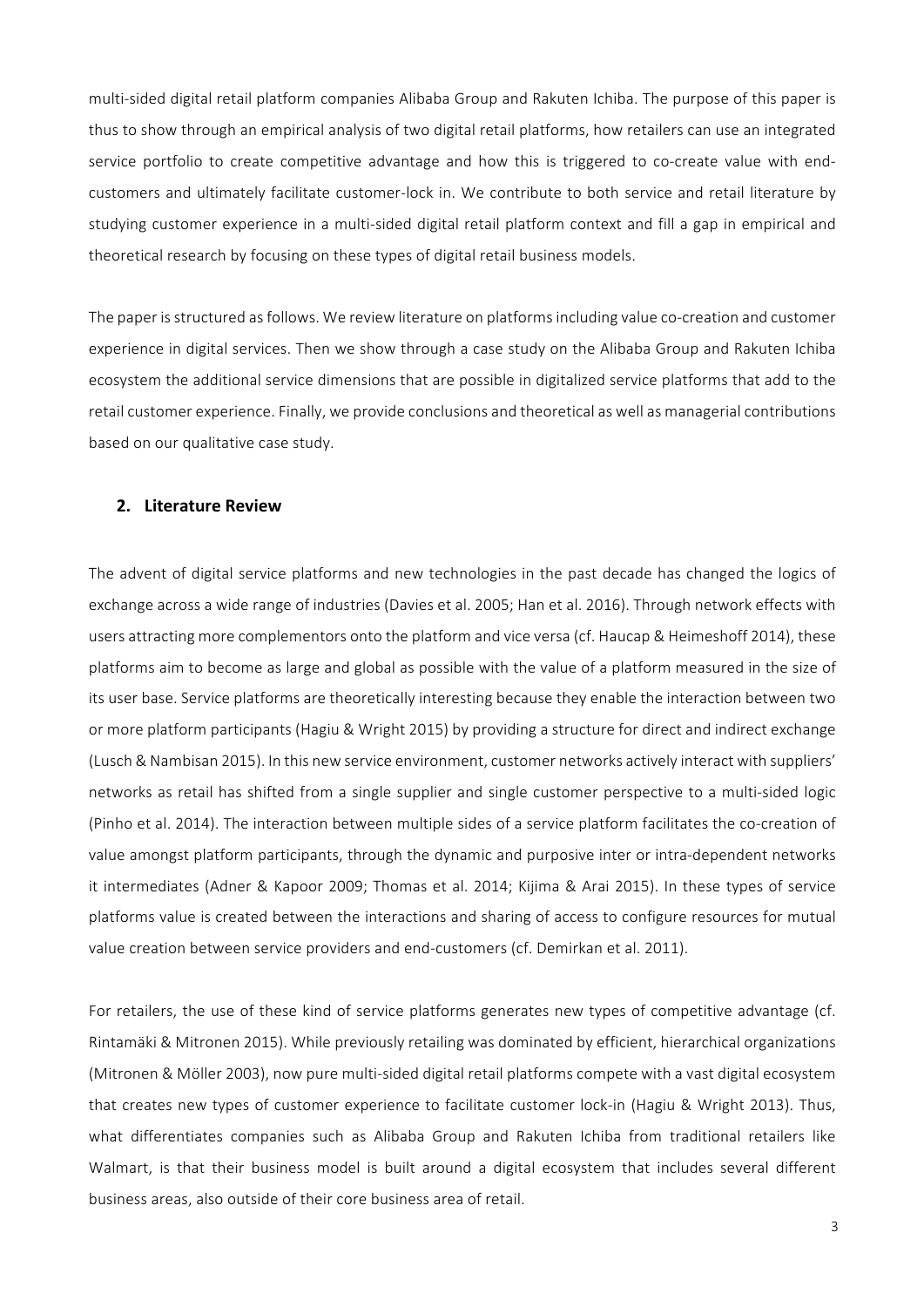A business ecosystem is a loosely connected business community that is made-up of different levels of organizations that share a common goal and co-evolve with each other (Moore 1993; Lusch & Nambisan 2015; Rong et al. 2015). In a platform ecosystem, the platform owner has relinquished ownership and control over components and modules of the platform, to foster the co-creation of complementary assets and components in the ecosystem (Thomas et al. 2014). While a software platform serves as a foundation on which outside parties can build complementary products or services (Tiwana 2014), in retail platforms the platform owner mediates an ecosystem consisting of both independent service providers and end-customers (cf. Evans 2003; McIntyre & Srinivasan 2017). However, rather than simply a technology or software platform consisting of different types of modules or components (Lusch & Nambisan 2015), retail platform owners such as Alibaba Group and Rakuten Ichiba have adopted more of a platform business group structure (cf. Jia & Kenney 2016), where the digital ecosystem of the platform consists of a multitude of companies bound by both formal and informal ties.

The advent of digital platforms has created new service exchange opportunities across a wide range of industries (Lusch & Nambisan 2015). These service platforms aim to foster value co-creation by facilitating the interaction and engagement between the platforms participants (Verleye 2014; Kijima & Arai 2015; van Alstyne et al. 2016). However, most studies view the main role of a service platform as purely serving the actors in the service exchanges, for example seeing a platform as only providing the infrastructure for facilitating the transactions taking place on a retail platform, rather than looking at how service platforms can service the platforms' end-customers (Lusch & Nambisan 2015). The question of how the service platform itself facilitates customer lock-in is for instance generally ignored. Besides the front-end and back-end processes from a personalized front page to logistics (Chesbrough 2011; Paul 2015) the user-experience of a focal service platform has not been studied empirically although platforms also need to create lock-in to their customer base in order to encourage network effects (cf. Haucap & Heimeshoff 2014). The higher the customer base of the platform, the more complementors the platform will be able to attract. While most studies look at network effects as a primary benefit to join a platform (cf. Teece 1998), when the competition is high amongst platforms it is likely that the platforms need to offer something more than just a high number of actors or complementors to attain a loyal end-customer base.

Service platforms can be also characterized as engagement platforms. Engagement platforms are purposefully built to enable value co-creation between complementors and end-users (Ramaswamy 2008). These platforms facilitate both virtual and physical interactions (Breidbach et al. 2014), by expanding virtual interactions to more service domains also in the physical realm. Breidbach et al. (2014; 2016) categorize engagement platforms to operating, instrumental, enabling and supplying dimensions for engagement platforms. The role of these dimensions is facilitating customer-to-firm interactions, helping integration to the platform,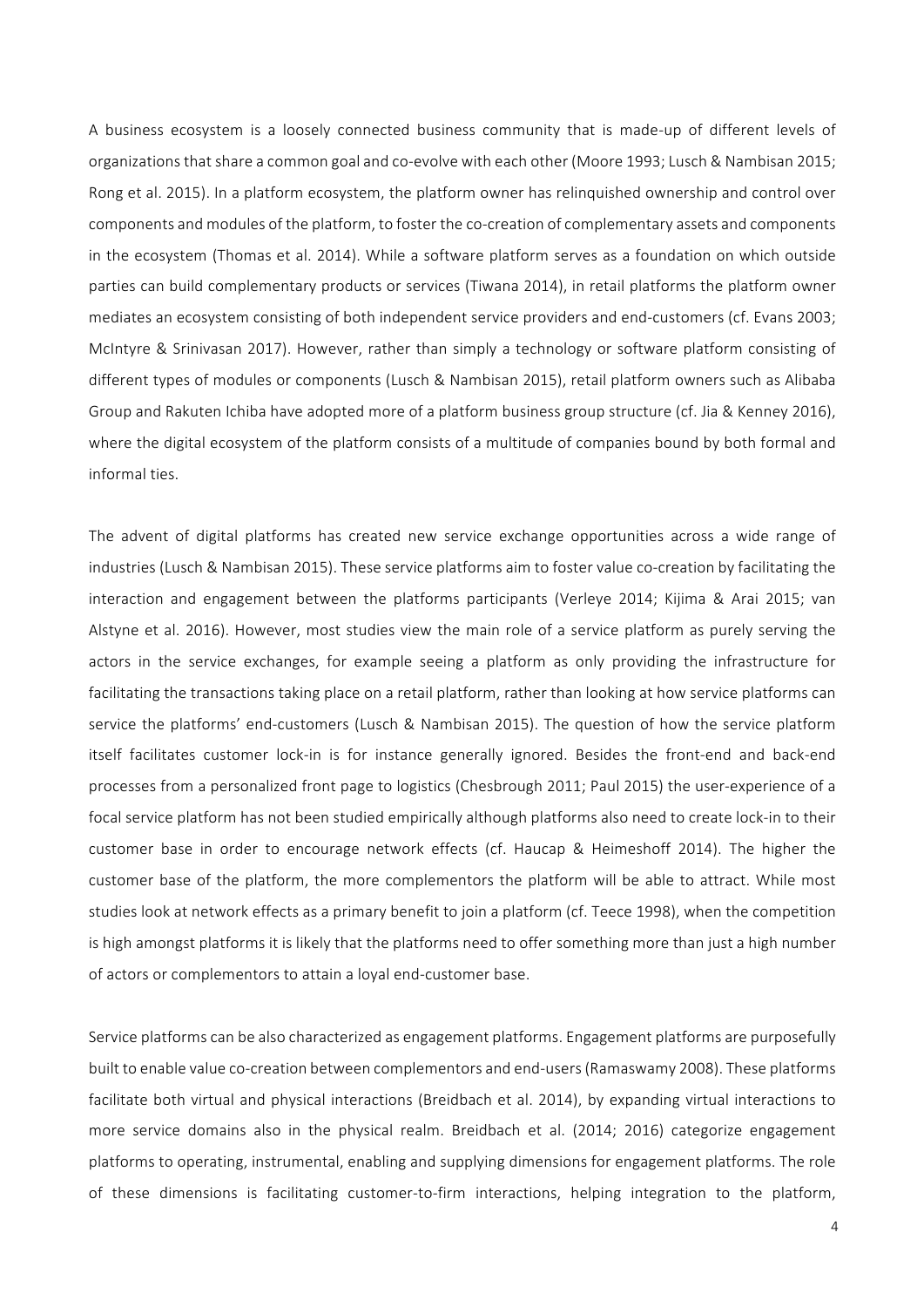supporting complementors performance and providing an integrative touch point for customer-to-firm interactions respectively (Breidbach et al. 2014; 2016).

# **3. Methodology**

This study is based on a qualitative case study (Yin 1994; 2003) on the digital ecosystems of two global multisided digital retail platform companies, China based Alibaba Group and Japan based Rakuten Group. Alibaba Group consists of multiple retail platforms in China while Rakuten Group runs the Rakuten Ichiba platform in Japan which we focus on in our case study. Qualitative case methods are used as the basis of this study, as they are suitable for exploring theoretically new phenomenon (Boeije 2009) such as multi-sided digital retail platforms. The research question we are answering through the case study is "What is the role of the ecosystem in the business model and service portfolio of multi-sided digital retail platforms?" to provide an understanding for the role of the ecosystem in providing an integrated customer experience on digital retail platforms. The two retail platform firms Alibaba Group and Rakuten Ichiba were selected for comparison due to their service based ecosystem or platform business group that extends also outside of their core retail business platform as they both aim to be leading internet companies across a wide range of service domains.

Case studies are an increasingly popular tool that are used in-order to gather rich, empirical descriptions of instances of a specific phenomenon (Yin 1994; Eisenhardt & Graebner 2007). Our primary data source is publicly available secondary data on the service processes of the two digital retail platforms. Over a hundred documents each spanning from single to hundreds of pages was analysed by the researchers to understand the company's business models and answer the research question. This dataset includes a full set of annual reports, analyst reports, SEC filings, Harvard Business School cases, popular journal articles, industry reports, books and prior journal articles on the companies throughout their operation. Table 1 (below) lists the data sources used in this study in more detail. While the use of secondary material as a primary data source has its obvious limitations as discussed later in this paper, secondary data has been deemed fit for similar levels of analysis in prior works in the field of retailing (cf. Ritala et al. 2014) due to the richness and broad scope of the data. 

| Source                         | <b>Details</b>       | Use in Analysis                                                           |
|--------------------------------|----------------------|---------------------------------------------------------------------------|
| <b>Annual Reports:</b>         |                      | Providing a detailed overview of Source for event database of key         |
| Alibaba Group<br>(2014<br>$-1$ |                      | the performance of the platforms $\vert$ developments and product/service |
| 2016)                          | and key developments | launches                                                                  |
| Rakuten Inc. (2005 - 2014)     |                      | Describing the customer experience                                        |
|                                |                      | processes and ecosystem of the platform                                   |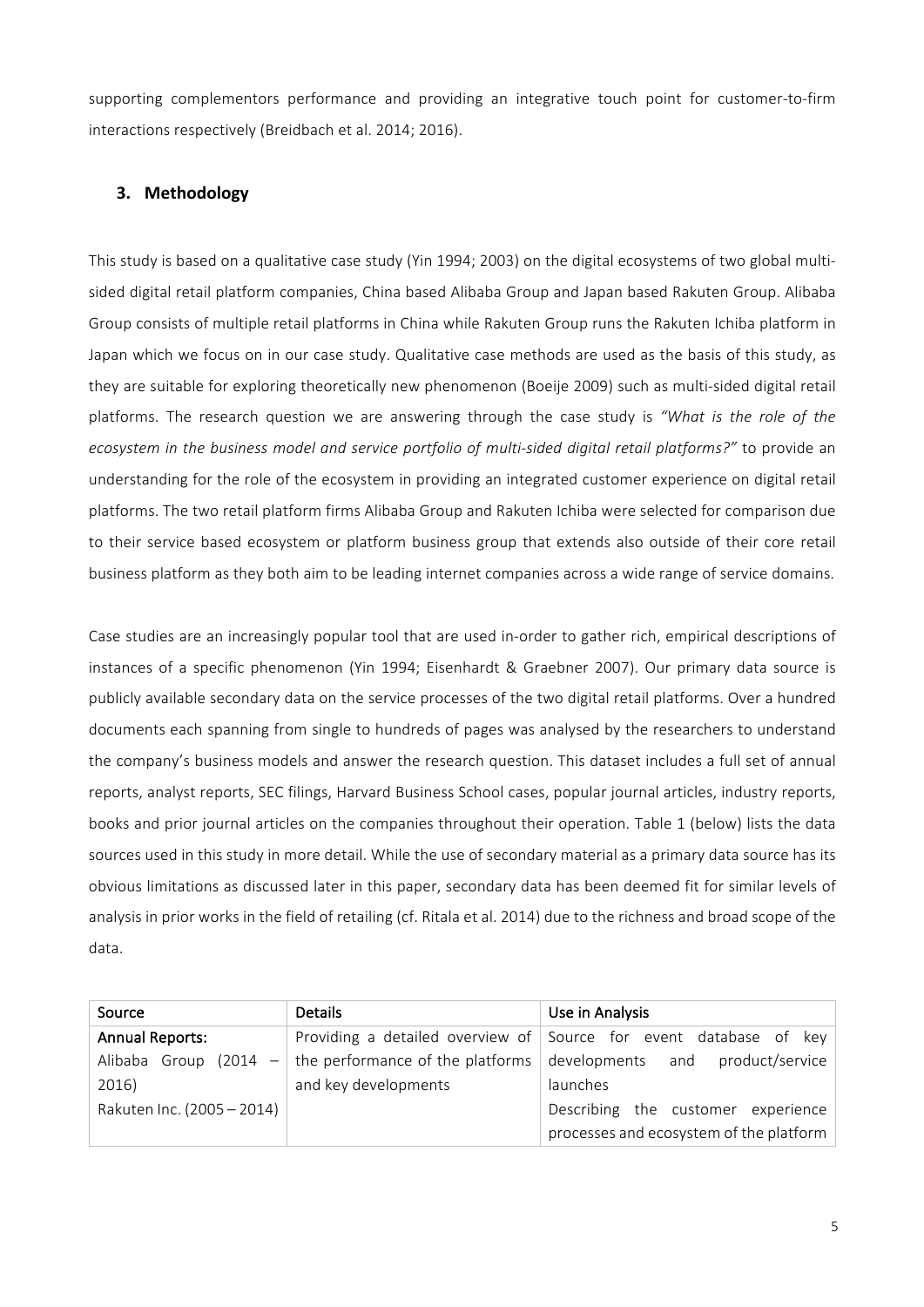| Books:                        | Background as books were written            | Source for event database of<br>kev l   |
|-------------------------------|---------------------------------------------|-----------------------------------------|
| Clark (2016)                  | industry<br>former<br>experts,              | developments<br>product/service<br>and  |
| Erisman (2015)                | CEO's<br>of the<br>executives<br>$\alpha$ r | launches                                |
| Mikitani (2013)               | platforms                                   | Describing the customer experience      |
|                               |                                             | processes and ecosystem of the platform |
| Popular Journal Articles &    | Articles and reports describing the         | Source for event database of key        |
| Industry/Analyst Reports      | ecosystem multi-sided digital retail        | product/service<br>developments<br>and  |
|                               | providing<br>platforms<br>and<br>an         | launches                                |
|                               | overview of key developments as             | Describing the customer experience      |
|                               | well as product/service launches            | processes and ecosystem of the platform |
| <b>SEC Filings</b>            | filings<br>Quarterly SEC<br>provide         |                                         |
| Alibaba<br>$(2014 -$<br>Group | information to Annual<br>similar            | Source for event database of<br>kev     |
| 2016)                         | Reports but fill-in information gaps        | developments<br>product/service<br>and  |
|                               | in the reports                              | launches                                |

Table 1. Description of Data Sources and their use in the Case Study

Based on the analysis of the empirical material gathered, an overview of the business models and the ecosystems of the two case companies was written. The data analysis started with identifying and collecting relevant information on the history, business models, and the ecosystem of the case companies in order to understand platform business models in the retail sector. Both companies were analysed separately and a qualitative as well as quantitative case database was created. Atlas TI software was used to sort the empirical data and identify direct quotations as well as codes from the data that fit the research question at hand. Following the principals of qualitative research, the data analysis was iterative with the researchers constantly revising and redefining the analysis as more data was collected. Once we had identified and analysed all parts of the business models of the two companies, the researchers deemed that saturation had been reached and no more additional empirical material was collected on the case companies. The final part of the data analysis included combining, linking and sorting the data to answer to the research questions.

# **4. Alibaba Group and Rakuten Ichiba: The Case Study**

In this section, we show through two case studies of how a digital service ecosystem is structured in multisided digital service platforms and how it functions. We first shortly describe the case companies and then proceed by focusing on their digital service ecosystem, especially in terms of their role in the overall endcustomer experience on the platform.

## **4.1 Alibaba Group**

Alibaba Group, based in Hangzhou China, is the worlds' largest online retailer based on volume with a GMV (Gross Merchandise Value) of \$485 billion and 423 million active annual buyers (Alibaba Group, 2016). Alibaba has several local Chinese and global retail platforms ranging from wholesale B2B channels to B2C and C2C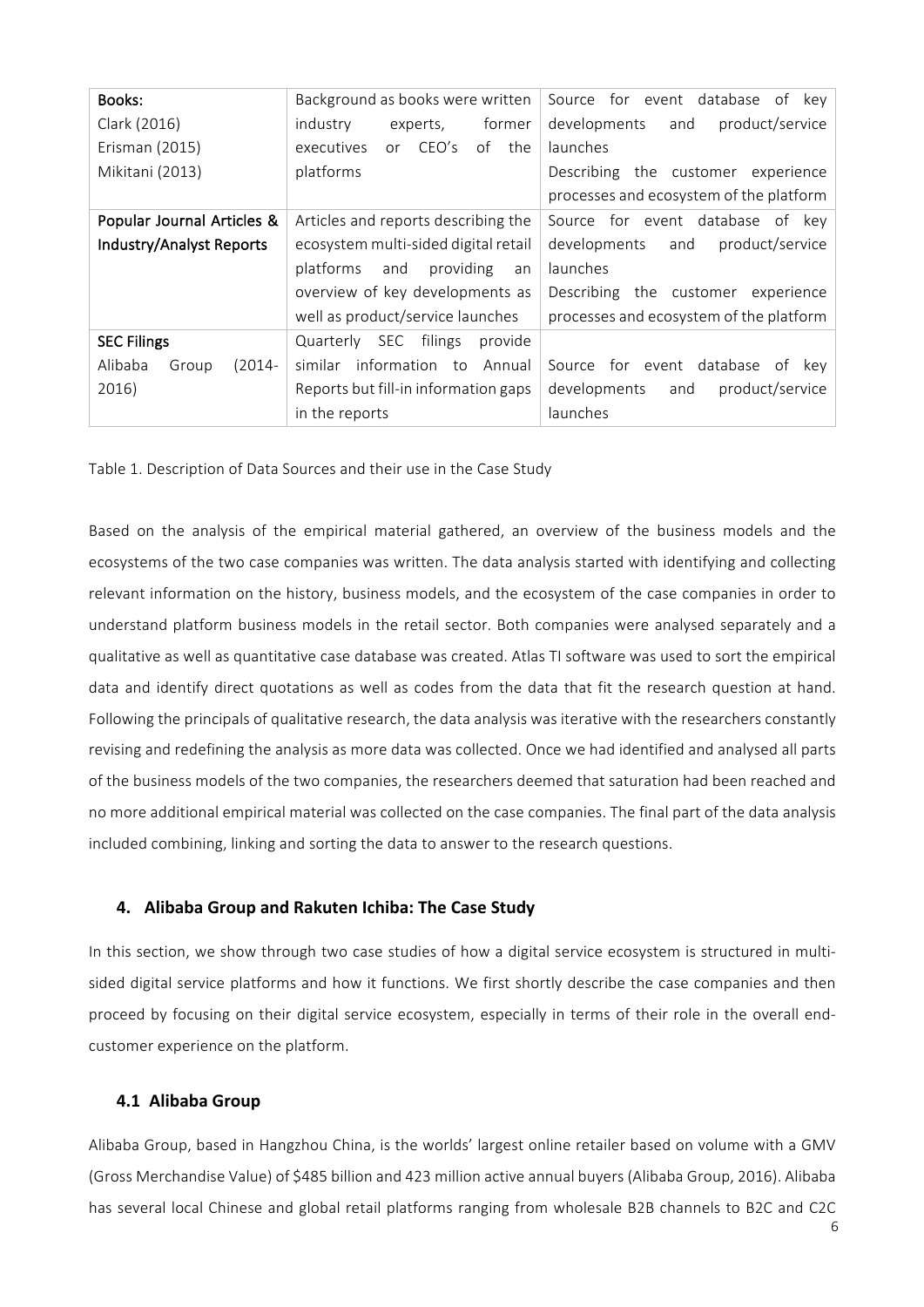commerce. Alibaba Group functions as a pure play e-commerce platform, simply facilitating transactions between independent merchants and customers without investments in own inventory or logistics, outsourcing these functions to external service providers. For end-customers, besides the access to millions of independent merchants through Alibaba's platforms, the digital service ecosystem outside of retail also plays an important role. The digital ecosystem helps lock-in customers as through Alibaba's platforms they are able to gain access to several digital services but also gives Alibaba an additional revenue channel. Through a vast ecosystem, Alibaba can gain more information about its customers for example from its digital social media and banking businesses that it can leverage across its digital business portfolio.

Outside of its retail platforms, Alibaba's integrated service ecosystem extends to a wide range of businesses through horizontal integration as shown in figure 1 (below). All of these digital services allow Alibaba to collect transaction data on its consumers from a wide range of exchanges. Outside of this immediate ecosystem shown in the figure Alibaba's business portfolio also consists of web browser UCWeb with hundreds of millions of users worldwide and the numerous investments it has made in start-ups both locally in Asia and globally mainly in Silicon Valley based companies. As Alibaba Group has stated for example in its 2015 letter to shareholders, it's retail business is only one part of group level strategy for the future and due to a commission based business model it aims to gain higher revenues from its ancillary services on the Alibaba platform in the future. The Alibaba ecosystem consists of services such as Finance (Ant Financial), Digital Marketing (Alimama), Cloud Computing (Alibaba Cloud), Social Media (Weibo), Navigation (AutoNavi), Digital Entertainment (Youku) and Logistics (Cainiao Alliance) which Alibaba own either directly or indirectly through various ownership structures. As a result, these ecosystem members are legally independent but are integral parts of the Alibaba ecosystem despite their separate operations and revenue models. Although Alibaba Group's strategic goal is become a global retail platform soon, most these digital services on the Alibaba ecosystem are only available in mainland China.

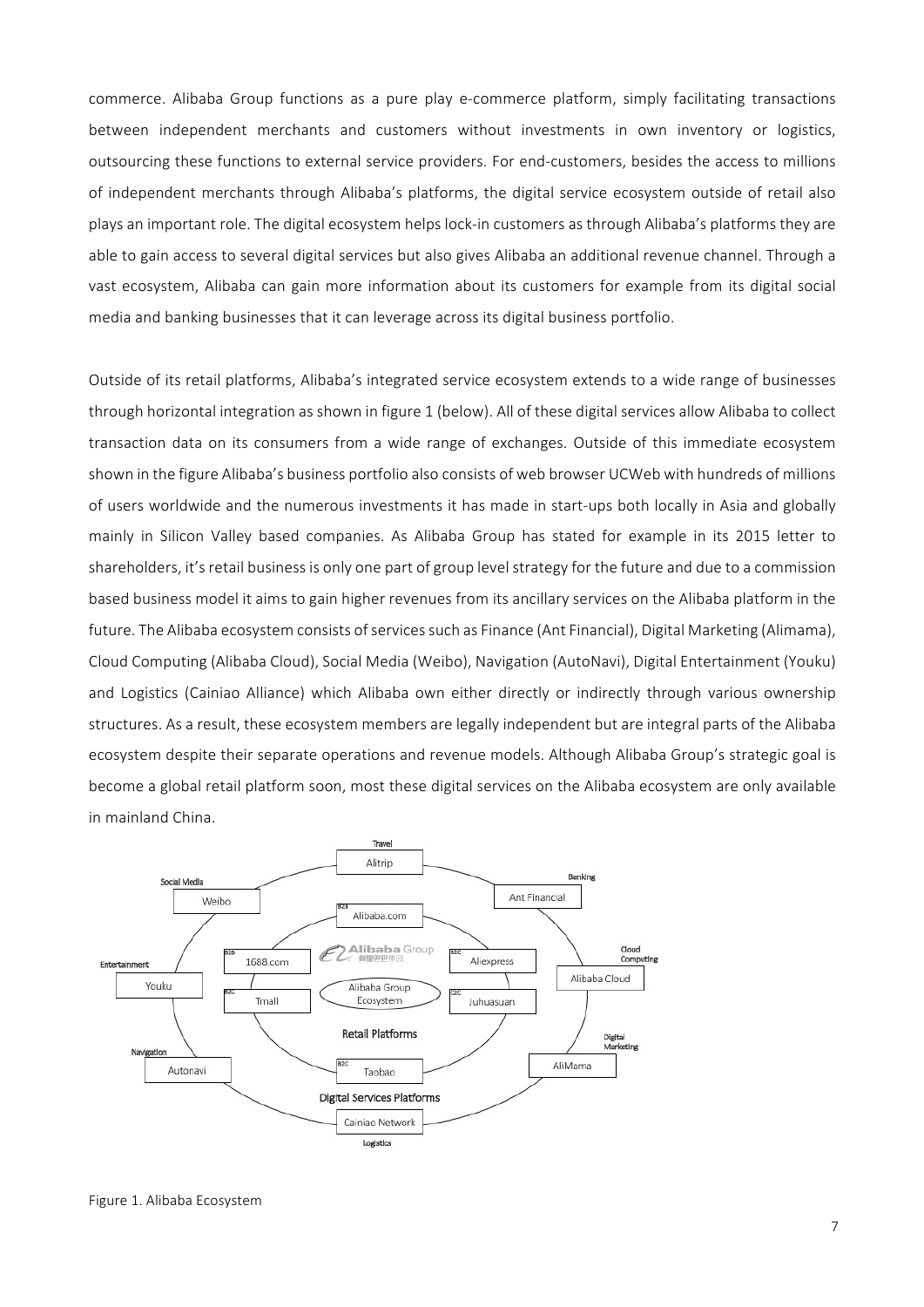For end-customers, the role of the ecosystem is to support the retail business and drive traffic to the retail platforms. Social media and digital entertainment are crucial to achieve this target, especially as they are integrated to Alibaba's retail and payment platforms, making it seamless for Chinese users to buy products for example from Alibaba's Taobao or Tmall B2C channels marketed on other parts of the Alibaba ecosystem. For example, Alibaba's \$4.2 billion investment in 2015 to Youku, a Chinese Video Streaming company, was one way of achieving this target of gaining new users to the Alibaba ecosystem. Alipay, part of Alibaba affiliated Ant Financial, has also become the market leader in China for online payments. In 2014. Alipay settled a total of 80 million individual transactions per day. With the Alipay digital payment solution, Alipay Wallet, customers can make payments also outside the Alibaba ecosystem creating further customer-to-firm interactions also in the physical realm. These physical interactions are also an important part of customer engagement, expanding the reach of the Alibaba ecosystem also outside of digital. Alibaba is also creating a physical brick-and-mortar presence in China for example through its strategic partnership with Chinese retail operator Bailian Group in 2017, to add to its customer engagement and interaction also in the physical realm.

At the heart of the ecosystem is the Big Data generated through the interactions on the ecosystem and the Alibaba advertising engine. While for end-customers the ecosystem provides an integrated customer experience, for Alibaba the ecosystem it forms a major part of the earnings model. Through the sheer volume of transactions on its e-commerce platforms, Alibaba sells this transaction data i.e. premium data analytics to its merchants using upgraded membership packages to allow merchants to understand their customers in almost real-time. The Big Data also allows Alibaba to come up with credit ratings both for its customers and merchants to sell microloans through Alibaba affiliated Ant Financial. Furthermore, through the advanced customer understanding it can sell highly targeted advertising based on the knowledge of its end-customer base and their shopping behavior.

#### **4.2 Rakuten Ichiba**

Rakuten Ichiba based in Tokyo Japan and a part of Rakuten Group, is a leading Japanese online retailer and digital service provider with around 60 million end-customers on its e-commerce platform (Rakuten Inc. 2016). Rakuten Ichiba is a pure play e-commerce platform, like Alibaba Group, and outsources most of its supply chain functions to third party service providers such as its logistics partner Yamato Transport in Japan. Rakuten's retail platform is built around its mission of shopping as entertainment, with its platform serving as a virtual shopping mall to its merchants with the ability to customize their storefronts like a physical shopping mall. Unlike several other digital platforms, on Rakuten Ichiba the merchants can design their own storefronts themselves and engage with the platforms end-customers directly. However, what makes Rakuten Ichiba interesting as a digital ecosystem, is that outside of its core business of retail, Rakuten Ichiba is a leader in several different digital service sectors in Japan. Rakuten Ichiba's platform is built around its Super Points loyalty scheme, with customers able to earn and redeem Super Points for purchases across Rakuten's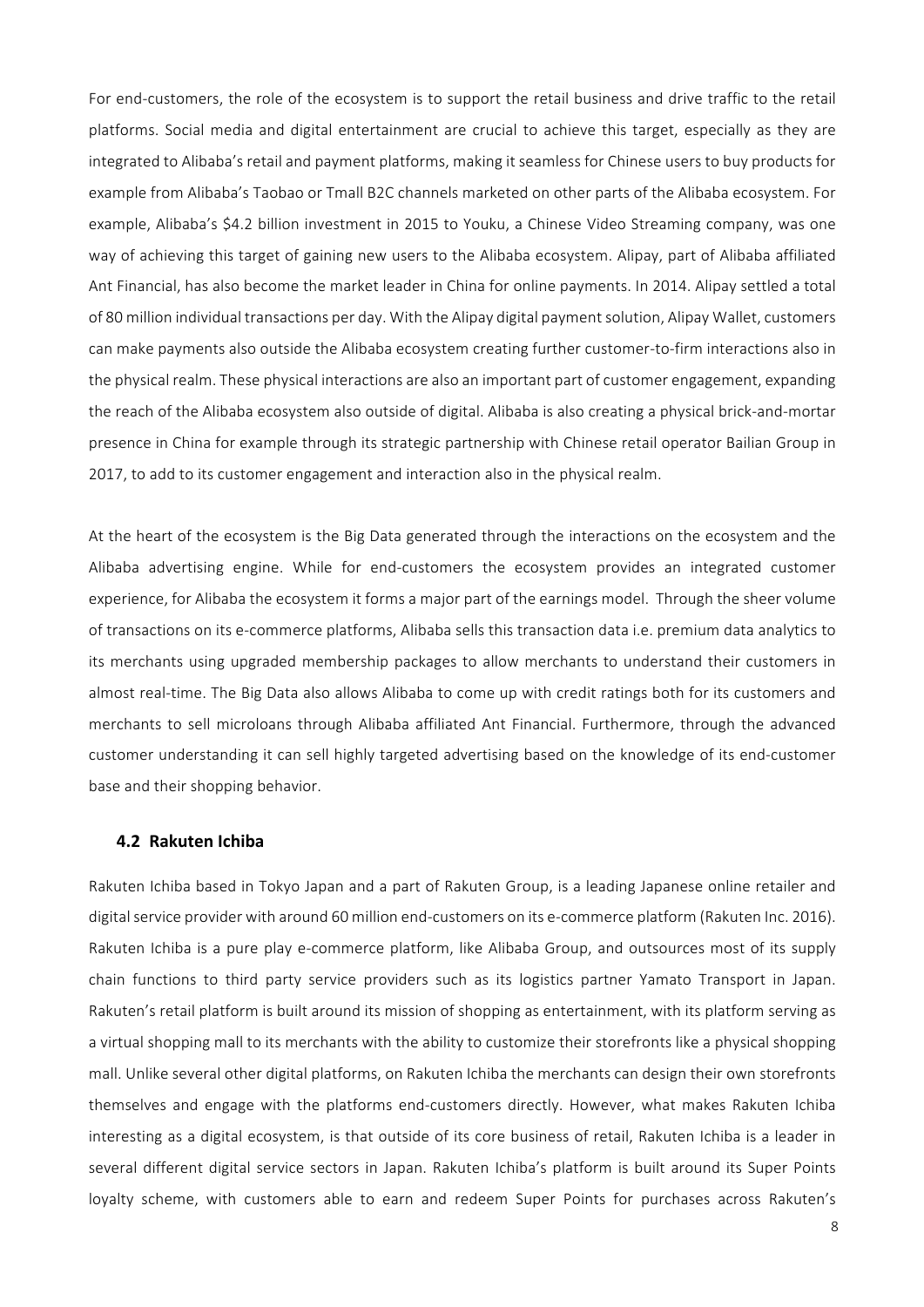ecosystem. Outside of Japan, Rakuten also has local marketplaces in numerous countries and has made several recent acquisitions in start-ups to grow its global user base including \$900 million in instant messaging service Viber in 2014 and a \$300 million investment in ride-share service Lyft in 2015.

Rakuten Group is the leading Internet company in Japan with an ecosystem spanning over 70 different services and a user base of over 100 million. Besides the Rakuten Ichiba platform spanning around 41,600 merchants (Rakuten Inc. 2016) the main benefits of the platform are the one-for all platform ecosystem spanning a multitude of services. In 2015, the number of customers using more than one Rakuten Ichiba service (crossuse ratio) was around 60% (Rakuten Inc. 2016). For end-customers this ecosystem is user-friendly built around Rakuten's "Single Brand, Single Membership" philosophy, allowing customers to access all the services offered by Rakuten Ichiba through their single Rakuten user-ID. This Rakuten ecosystem includes digital services such as travel (Rakuten Travel), online banking (Rakuten Securities), marketing (Rakuten Marketing), e-books (Kobo), TV (Rakuten Showtime) - and mobile payment (Rakuten SmartPay) as shown through figure 2 (below). In several of these digital service sectors, Rakuten Ichiba is also the market leader in Japan (Rakuten Inc. 2016) which gives it an important societal role in Japan as it was one of the first succesful Japanese based internet companies. Outside of its core ecosystem Rakuten Ichiba also has services such as the Rakuten Edy e-money service that extends its business portfolio and customer reach. Like Alibaba Group, the over 100 million users allow Rakuten Ichiba to hold a deep understanding of its end-users shopping behavior to further customize the platforms user experience throughout the ecosystem with the company's strategy outlining data analytics as one angle it will focus on more in the future.



Figure 2. Rakuten Ecosystem (Rakuten Inc. 2016)

While Alibaba Group's ecosystem serves as a supplementary earnings model as most of Alibaba's e-commerce platform features are free-to-use for merchants, the Rakuten Ichiba platform is built to encourage the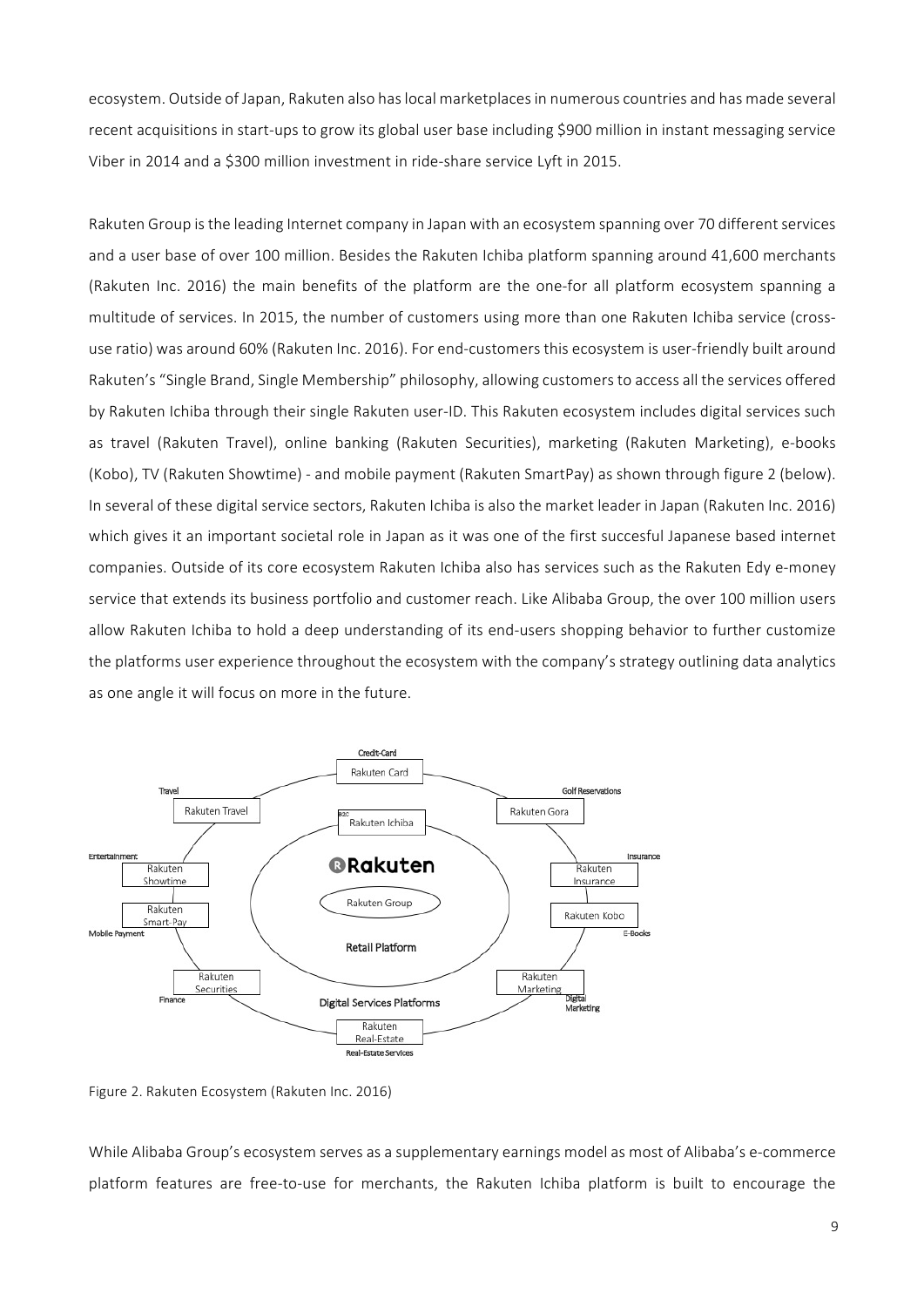platforms end-customers to centralize most their consumption to services provided through the Rakuten ecosystem. Based on the case analysis, Super Points loyalty program is one of the main drivers for the success of the Rakuten platform in Japan and besides the Amazon Prime membership scheme, it is the most advanced loyalty scheme used by a digital retail platform. In Japan, the Rakuten Super Points system is the most popular loyalty program for customers in terms of many metrics such as the points received (Rakuten Inc. 2016). This helps drive customers to more high-margin services such as banking, due to the increased loyalty towards the specific platform. Through the Super Points program, Rakuten's customers can earn and redeem rewards for all their purchases with Rakuten. With the Super Points program, Rakuten Ichiba can drive lock-in to an otherwise bazaar like platform with a large variety in the services offered. The Super Points program also extends outside the digital realm with the R-Point Card service launched in 2014, allowing customers to earn Super Points in 12,000 participating brick-and-mortar locations around Japan (Rakuten Inc. 2014). Merchants can also use Super Points in their own campaigns, for example by rewarding customers with double points for campaign items.

#### **5. Discussion and Implications**

The rise of the platform economy (cf. Van Alstyne et al. 2016) has created new service and customer experience oriented business models in many different sectors from transportation to banking in order to leverage the developments in information technology and to respond to the needs of more sophisticated and demanding customers around the world. In retailing multi-sided digital platforms are good examples of this transformation in business models as they own no inventory and no supply chain function thus moving away from the traditional vertical, wholesale retail model that was dominant for several decades as competitive advantage for retailers came from supply-chain efficiency. These digital retail platforms leverage a digital service portfolio and ecosystem which provides the backbone for the customer experience they offer.

In this paper we compared two digital retail platform companies, Alibaba Group and Rakuten Ichiba, in terms of their digital retail platform and ecosystem. While Alibaba Group's and Rakuten Ichiba's retail platforms are the most visible parts of the platform due to the large transaction volumes they have, it is indeed the ecosystem that is crucial for the firms in terms of facilitating user experience and as an important part of the firm's earnings model. According to the definition by Hagiu & Wright (2013) we characterize the two companies as pure multisided platforms. Both companies have a large network of users on their ecosystem consisting of end-customers and independent merchants. The main difference between the two platforms however is in the customer lock-in, as Rakuten Ichiba has a loyalty program, Super Points, in place to lock-in end-customers to Rakuten's digital ecosystem while Alibaba Group does not. However, Alibaba Group has in place more processes for customer engagement and its transaction volumes are significantly higher than on Rakuten Ichiba. Through the Alipay payment services and the investments in physical retail stores Alibaba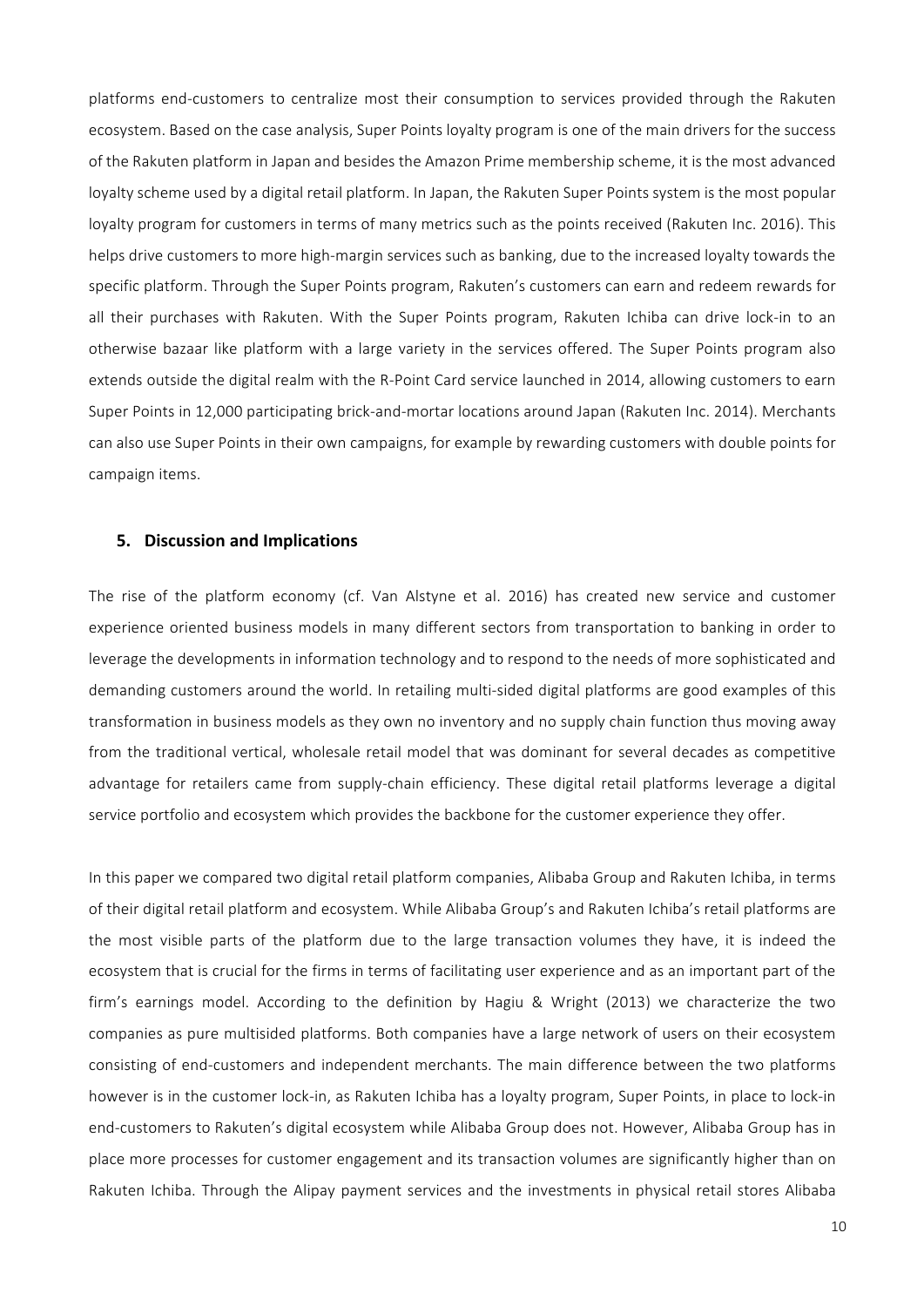Group has extended its virtual platform to cover also physical transactions while for Rakuten Ichiba the physical engagement in terms of end-customers is limited to the R-Point Card system. Table 2 (below) summarizes these differences between the platform companies examined in this paper through a few key theoretical constructs discussed in the literature review.

| <b>Theoretical Construct</b>   | Alibaba Group                        | Rakuten Ichiba                    |
|--------------------------------|--------------------------------------|-----------------------------------|
| Type of platform               | Pure Multisided Platform             | Pure Multisided Platform          |
| (cf. Hagiu & Wright 2013)      |                                      |                                   |
| Network size                   | 385 million users and 8.5 million    | 106 million users and<br>40,000   |
| (cf. Haucap & Heimeshoff 2014) | merchants (2016)                     | merchants (2015)                  |
| Customer lock-in               | Weak (no loyalty program)            | Strong (Super Points program)     |
| (cf. Choi 2010)                |                                      |                                   |
| Vertical integration           | Outsourced Supply-Chain (main        | Outsourced Supply-Chain (main     |
| (cf. Demirkan et al. 2011)     | logistics partner Alibaba affiliated | logistics partner Yamato          |
|                                | Cainiao Network)                     | Transport)                        |
| <b>Business Ecosystem</b>      | Alitrip (Travel)                     | Rakuten Card (Credit-Card)        |
| (cf. Rong et al. 2015)         | Ant Financial (Banking)              | Rakuten Gora (Golf)               |
|                                | Alibaba Cloud (Cloud Computing)      | Rakuten Insurance (Insurance)     |
|                                | Alimama (Digital Marketing)          | Rakuten Kobo (E-Books)            |
|                                | Cainiao Network (Logistics)          | Rakuten Marketing (Digital        |
|                                | Autonavi (Navigation)                | Marketing)                        |
|                                | UCWeb (Web Browser)                  | Rakuten Real-Estate (Real-Estate) |
|                                | Youku (On-Demand                     | Rakuten Securities (Banking)      |
|                                | Entertainment)                       | Rakuten SmartPay (Mobile          |
|                                | Weibo (Social Media)                 | Payment)                          |
|                                |                                      | Rakuten Showtime                  |
|                                |                                      | (Entertainment)                   |
|                                |                                      | Rakuten Travel (Travel)           |
| <b>Engagement processes</b>    | Virtual and Physical                 | Virtual and Physical              |
| (cf. Breidbach et al. 2016)    |                                      |                                   |

Table 2. Comparison of Alibaba and Rakuten ecosystems through theoretical constructs

Unlike software ecosystems where the platform owner relinquishes control away to third-party complementors such as app developers (cf. Thomas et al. 2014), our case study shows that platforms can maintain tight control in one part of the platform and open-up another for complementors. This kind of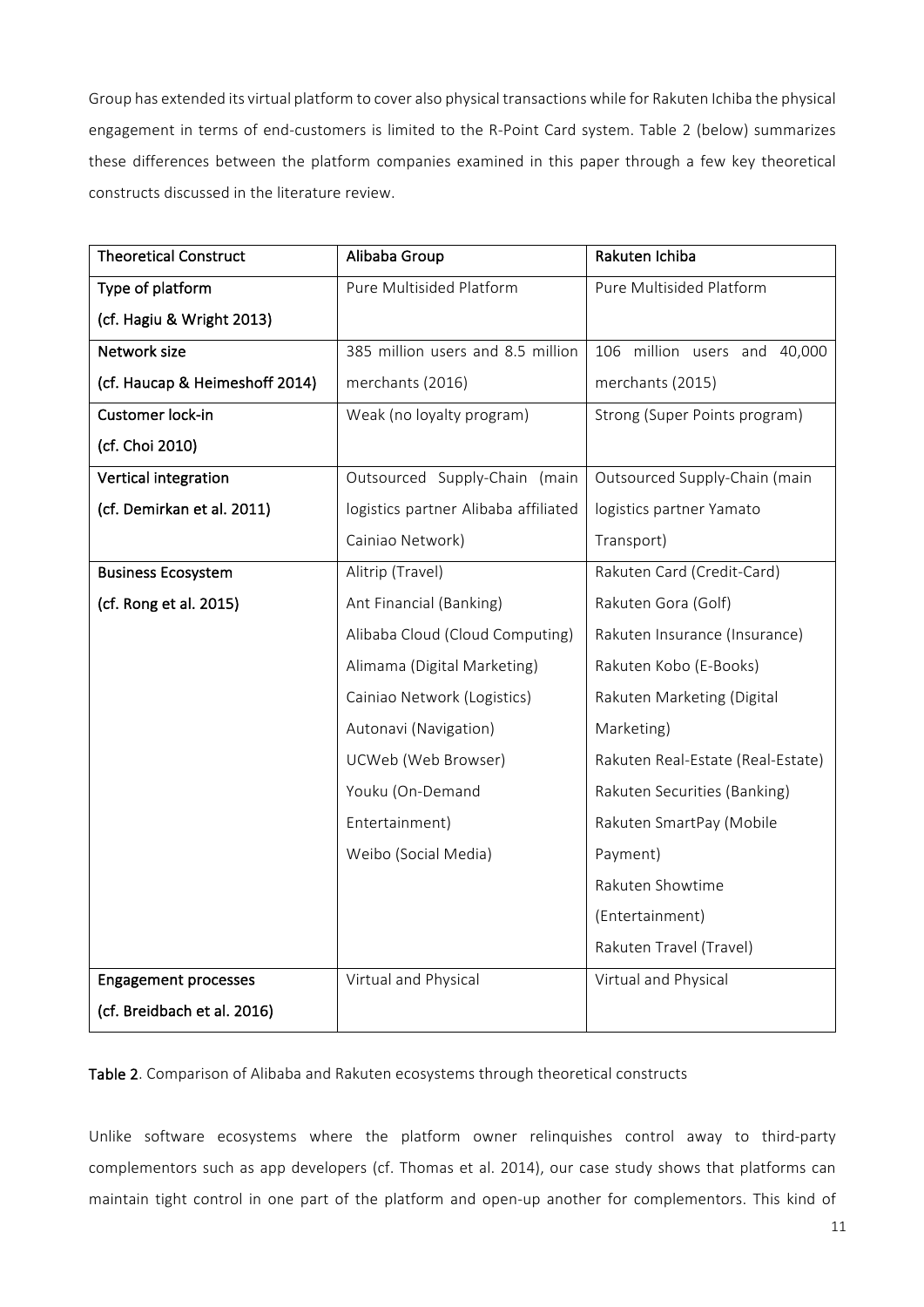platform business group structure (Jia & Kenney 2016) is interesting because it takes digital platforms further away from the traditional definitions of platforms used in economics and engineering literature (Gawer & Cusumano 2014; Tiwana 2014). In the case of Alibaba Group and Rakuten Ichiba's, the retail platform parts of the ecosystem are pure play platforms with products and services sold by independent merchants while the rest of the platform is closed, in tight control of the platform owner. This allows the platform owner to create lock-in by creating a service portfolio that is interesting for its customer base, for example to reduce multihoming (Choi 2010). At the same time the ownership and control of the platform remains strictly in the hands of the platform owner, with clearly defined roles for the platform's complementors such as the merchants or other service providers.

Our results also show that the ecosystems of Alibaba and Rakuten allow the platforms to act as an engagement platform, extending their reach from a purely digital retail platform to an ecosystem consisting of interactions in both the digital and physical realms and in numerous different service exchanges from travel to banking. The physical interaction can be characterized as a supplying engagement platform archetype, facilitating a transition from a purely virtual, to a more integrative realm consisting of a combination of physical and digital (Breidbach et al. 2014; 2016). For Alibaba Group, this comes from the Alipay payment service that is the most used mobile payment service in China through Alipay Wallet also for physical purchases and for Rakuten Ichiba from the Super Points program that allows users to collect points also from purchases made in numerous physical locations through the R-Point Card service. Compared to for example pure e-commerce retailers, Alibaba Group and Rakuten Ichiba are thus able to fill a much larger part of their end-customers' daily life through the sum of their digital and physical interactions with the platform and affiliated services.

As stated by Kijima & Arai (2015), the co-creation opportunities created by digital platforms is one way to achieve competitive advantage. Retail companies should thus shift away from a traditional customer experience created through physical products and services and aim to increase the interactions with their customers' through an integrated offering. Each interaction with the end-customer allows the platform owners to better understand their customer base and opening the platform to complementors simply gives the retailer more transaction data to work with. As customers look for more personalized services, a digital service platforms consisting of multiple services is one way to achieve this sort of unique customer experience.

# **6. Conclusions and Limitations**

The purpose of this paper was to understand the business models of digital service platforms, and how they drift further away from the traditional notions of customer experience as defined for example in the servicedominant logic literature (cf. Lusch et al. 2007). While several retailers are still trying to catch-up to Amazon in terms of user experience, companies such as Alibaba Group and Rakuten Ichiba are already ahead with their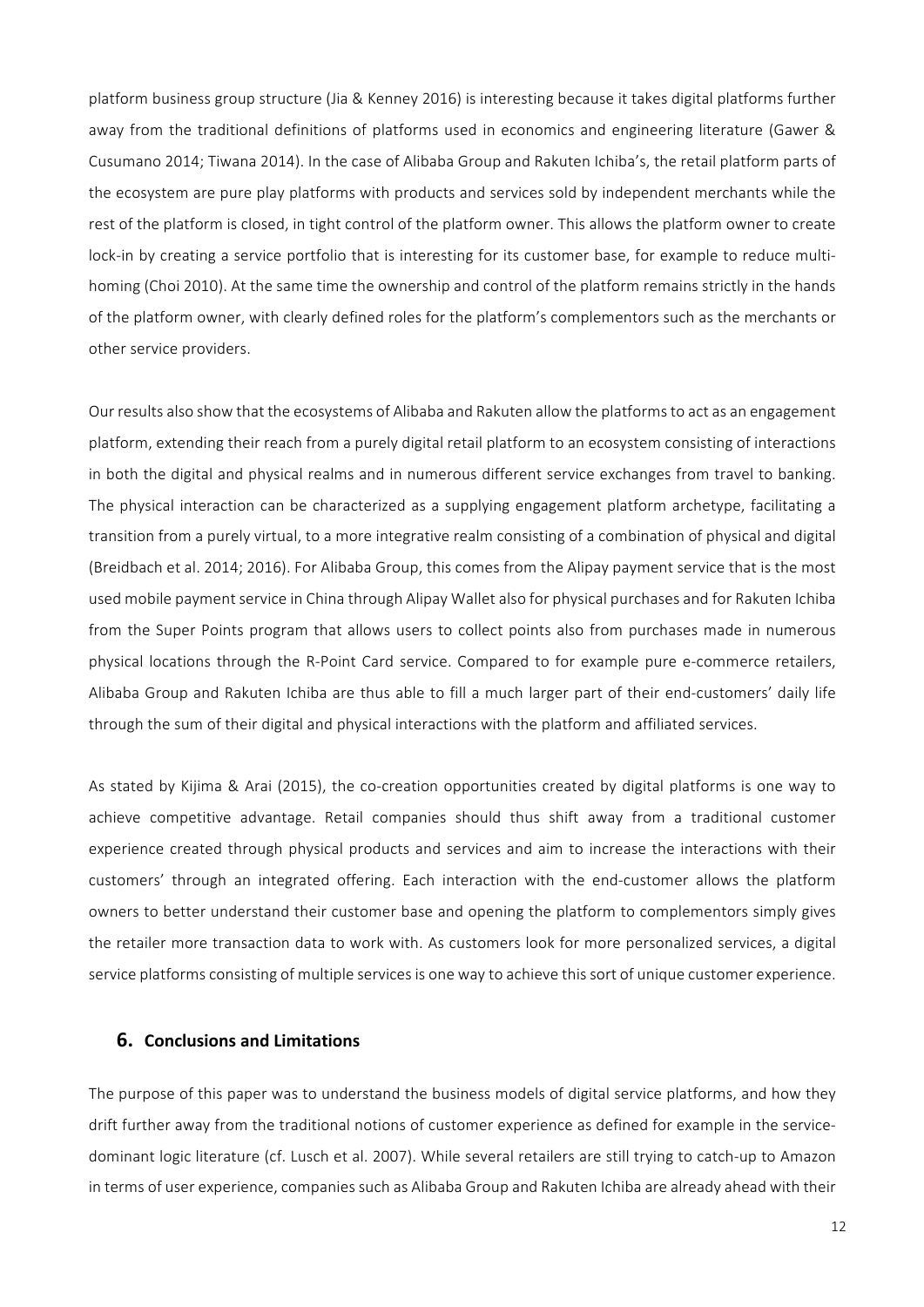integrated platform and digital service portfolio centered around their ecosystem. As the case studies show, Alibaba Group and Rakuten Ichiba have been successful in using the vast amounts of data they hold of their users purchase behavior to further customize the platform for their end-customers and create new exchange opportunities across the digital services sector. This takes the traditional definition of customer experience away from simply the user experience to something much more advanced as our paper illustrates. In the future, Big Data and tools such as VR and AI will play a more important role in retailing with platform based companies such as Alibaba Group and Rakuten Ichiba already having an edge due to the vast knowledge of their customers gathered through their ecosystem. A service portfolio is a theoretically interesting way to achieve such knowledge of customers and combining a wide range of transactional data together through an ecosystem is one way to achieve competitive advantage not before seen in retailing – at least at a similar scale.

We contribute to both marketing and service literature by showing that digital marketplaces are an interesting new research avenue as they take the logic of customer experience to a new level by creating an integrated service portfolio digitally. By analyzing two digital retail platforms, we fill the gap related to the lack of empirical evidences and theoretical understanding towards the business models of multi-sided digital retail platforms. Through the case analysis of Alibaba Group and Rakuten Ichiba, we demonstrate that at the heart of their business model is the ecosystem, and it is the most important factor driving customer lock-in and loyalty. This poses challenges for existing user experience centric business models where retailers are trying to invest in their front-end rather than understanding the role of Big Data and customer lock-in generated through an ecosystem centric business model. We generate further research opportunities by encouraging more empirical work into the customer behavior and service science implications of digital retail platforms. For example, further studies could seek to understand through customers how they evaluate the customer experience dimensions of different digital platforms and understand the future for this stream of service literature. 

This paper approaches a new topic, multi-sided digital retail platforms, through the analysis of secondary material related to two case companies Alibaba Group and Rakuten Ichiba. The main limitation is the use of secondary data as a primary data source (e.g. Cooper et al. 2013) as it is difficult to assess the reliability of this data and gain a similar level of depth as would be possible with other types of data. This is however counterbalanced by the richness of the empirical data used and its broadness as the data has been gathered from a multitude of sources including Annual Reports. In practice, the use of secondary data limits the generalizability of the results and this should be considered when evaluating the findings of this research paper.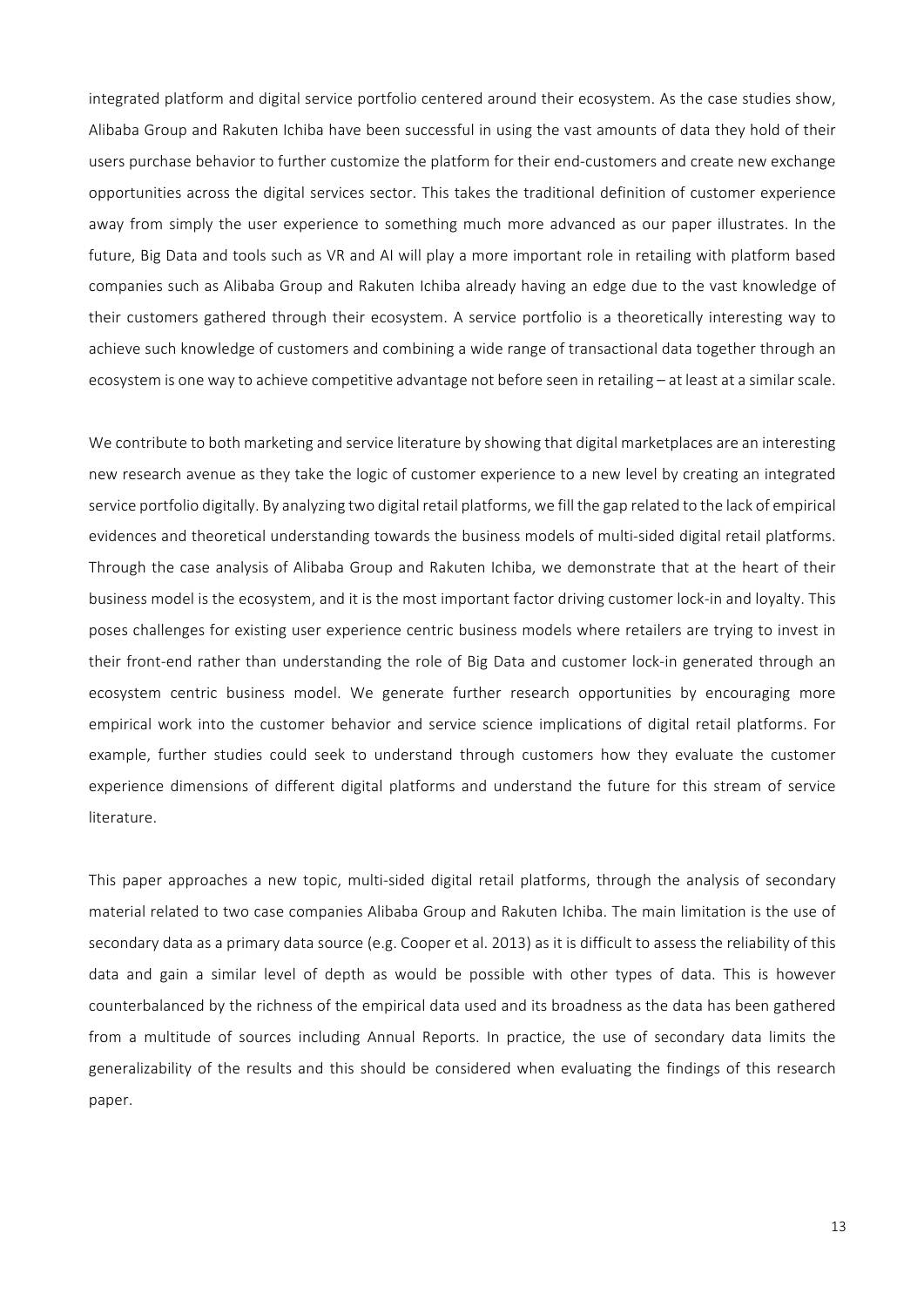#### **References**

Adner, R. and Kapoor, R., 2010. Value creation in innovation ecosystems: How the structure of technological interdependence affects firm performance in new technology generations. Strategic *Management Journal*, 31(3), pp.306-333.

Armstrong, M., 2006. Competition in two-sided markets. *The RAND Journal of Economics*, 37(3), pp.668-691.

Autio, E. and Thomas, L., 2014. Innovation ecosystems. *The Oxford handbook of innovation management*, pp.204-288.

Boeije, H., 2009. Analysis in qualitative research. Sage publications.

Breidbach, C.F. et al., 2014. Beyond virtuality: from engagement platforms to engagement ecosystems. *Managing Service Quality*, 24(6), pp.592–611.

Breidbach, C.F. & Brodie, R.J., 2016. Nature and purpose of engagement platforms. In R. J. Brodie, L. Hollebeek, & J. Conduit, eds. Customer engagement. Routledge, pp. 118-130.

Brodie, R.J., Hollebeek, L.D., Jurić, B. and Ilić, A., 2011. Customer engagement: conceptual domain, fundamental propositions, and implications for research. *Journal of Service Research*, 14(3), pp.252-271.

Chesbrough, H. (2011). Open services innovation. San Francisco, Jossey-Brass.

Choi, J.P., 2010. Tying in two-sided markets with multi-homing. *The Journal of Industrial Economics*, 58(3), pp.607-626.

Choudary, S.P., Parker, G.G.P. and Van Alstyne, M., 2015. Platform scale: how an emerging business model helps start-ups build large empires with minimum investment. *Platform Thinking Labs.* 

Cooper, D.R., Schindler, P.S. and Sun, J., 2003. *Business research methods*.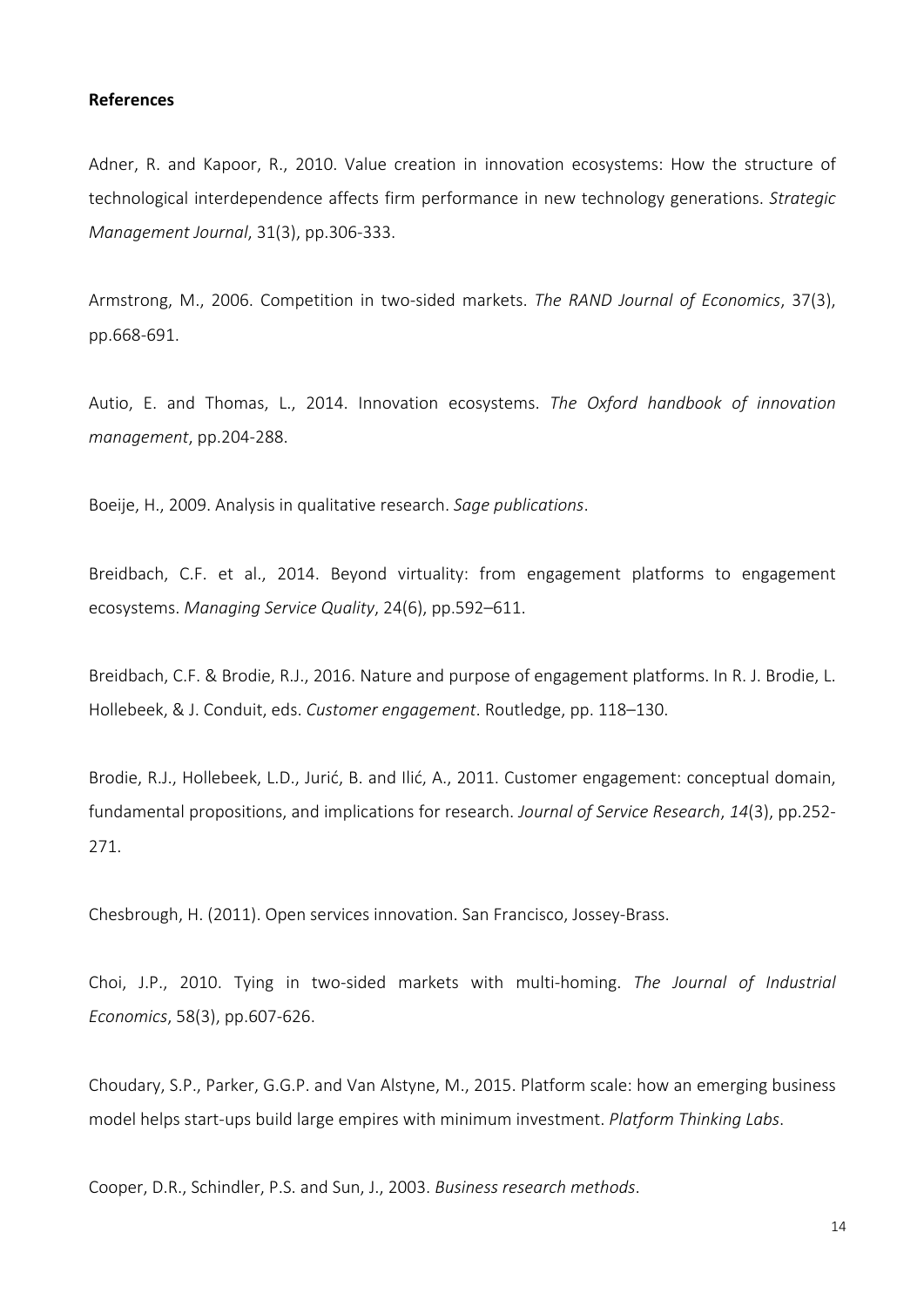Davies, M., Pitt, L., Shapiro, D. and Watson, R., 2005. Betfair. com: Five Technology Forces Revolutionize Worldwide Wagering. *European Management Journal*, *23*(5), pp.533-541.

Demirkan, H., Spohrer, J. & Krishna, V., 2011. Introduction of the Science of Service Systems. In H. Demirkan, J. Spohrer, & V. Krishna, eds. *Service Science: Research and Innovations in the Service Economy*. New York: Springer, pp. 1–12.

Eisenhardt, K.M. and Graebner, M.E., 2007. Theory building from cases: Opportunities and challenges*. Academy of Management Journal*, 50(1), pp.25-32.

Evans, D.S., 2003. Some empirical aspects of multi-sided platform industries. *Review of Network Economics*, 2(3), pp. 191-209.

Han, X., Martinez, V. and Neely, A., 2016. Service in the Platform context: a review of the state of the art. *Cambridge Service Alliance*. 

Haucap, J. and Heimeshoff, U., 2014. Google, Facebook, Amazon, eBay: Is the Internet driving competition or market monopolization? International Economics and Economic Policy, 11(1-2), pp.49-61. 

Kijima, K. and Arai, Y., 2016. Value Co-Creation Process and Value Orchestration Platform, in: Kwan, S.K., Spohrer, J.C., Sawatani, Y. (Eds.), Global Perspectives on Service Science: Japan. Springer USA, pp. 137–154.

Lusch, R.F., Vargo, S.L. and O'Brien, M., 2007. Competing through service: Insights from servicedominant logic. *Journal of retailing*, 83(1), pp.5-18.

Lusch, R.F. and Nambisan, S., 2015. Service Innovation: A Service-Dominant Logic Perspective. MIS Quarterly, 39(1), pp.155-175.

McIntyre, D.P. and Srinivasan, A., 2017. Networks, platforms, and strategy: emerging views and next steps. Strategic Management Journal, 38(1), pp.141-160.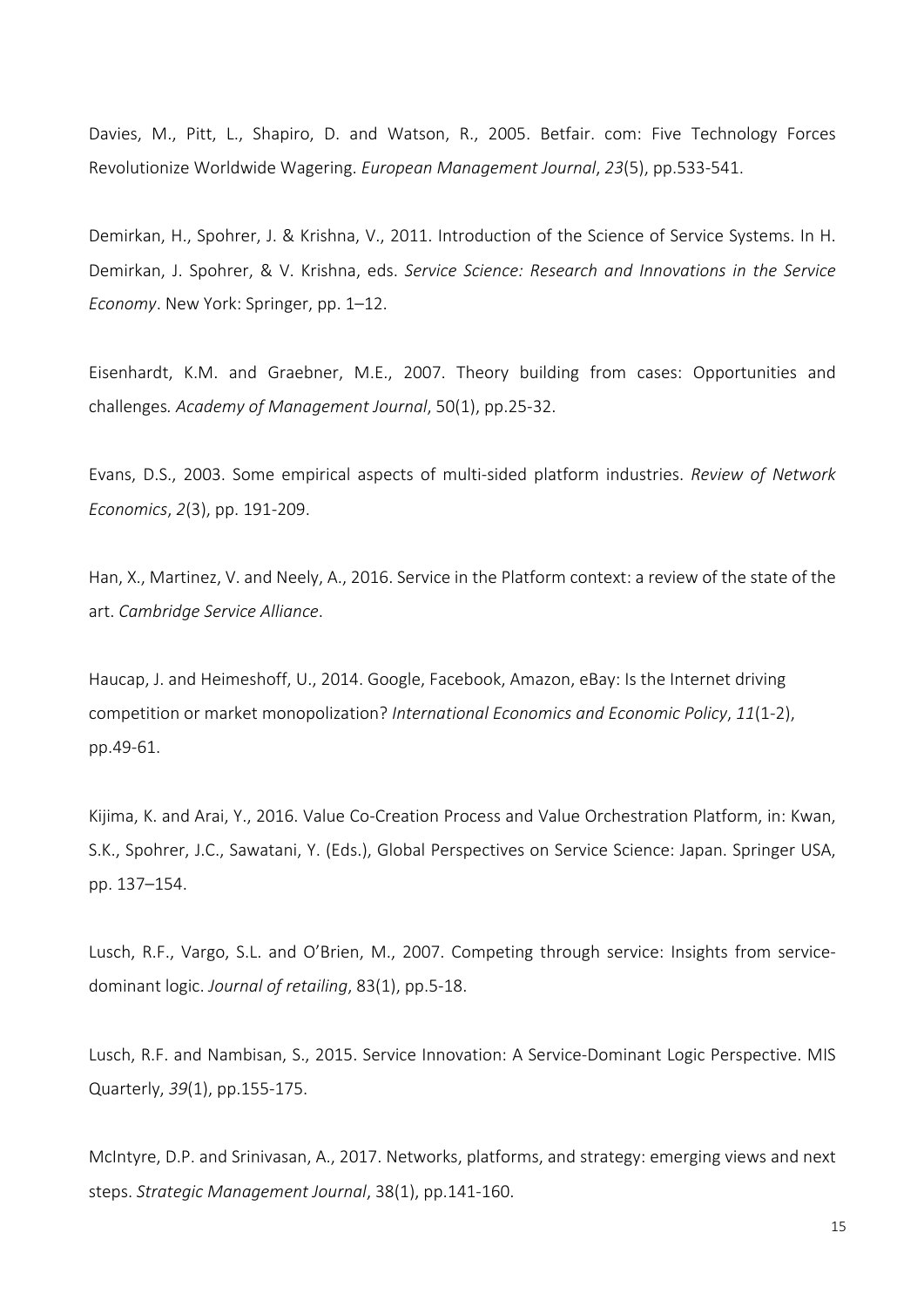Mitronen, L. & Möller, K., 2003. Management of hybrid organisations: A case study in retailing. *Industrial Marketing Management*, 32(5), pp.419–429.

Moore, J.F., 1993. Predators and prey: a new ecology of competition. *Harvard business review*, 71(3), pp.75-83.

Pinho, N., Beirão, G., Patrício, L. and P. Fisk, R., 2014. Understanding value co-creation in complex services with many actors. *Journal of Service Management*, 25(4), pp.470-493.

Ramaswamy, V., 2008. Co-creating value through customers' experiences: the Nike case. Strategy & *Leadership*, 36(5), pp.9–14.

Ritala, P., Golnam, A. and Wegmann, A., 2014. Coopetition-based business models: The case of Amazon. com. *Industrial Marketing Management*, 43(2), pp.236-249.

Rong, K., Hu, G., Lin, Y., Shi, Y. and Guo, L., 2015. Understanding business ecosystem using a 6C framework in Internet-of-Things-based sectors. *International Journal of Production Economics*, 159, pp.41-55.

Thomas, L.D., Autio, E. and Gann, D.M., 2014. Architectural leverage: putting platforms in context. *The Academy of Management Perspectives*, 28(2), pp.198-219.

Tiwana, A., 2013. Platform ecosystems: aligning architecture, governance, and strategy. *Newnes*.

Van Alstyne, M.W., Parker, G.G. and Choudary, S.P., 2016. Pipelines, Platforms, and the New Rules of Strategy. *Harvard Business Review* ,94(4), pp.54-60.

Verleye, K., 2015. The co-creation experience from the customer perspective: its measurement and determinants. *Journal of Service Management*, 26(2), pp.321-342.

Yin, R., 1994. Case study research: Design and methods. *Beverly Hills*.